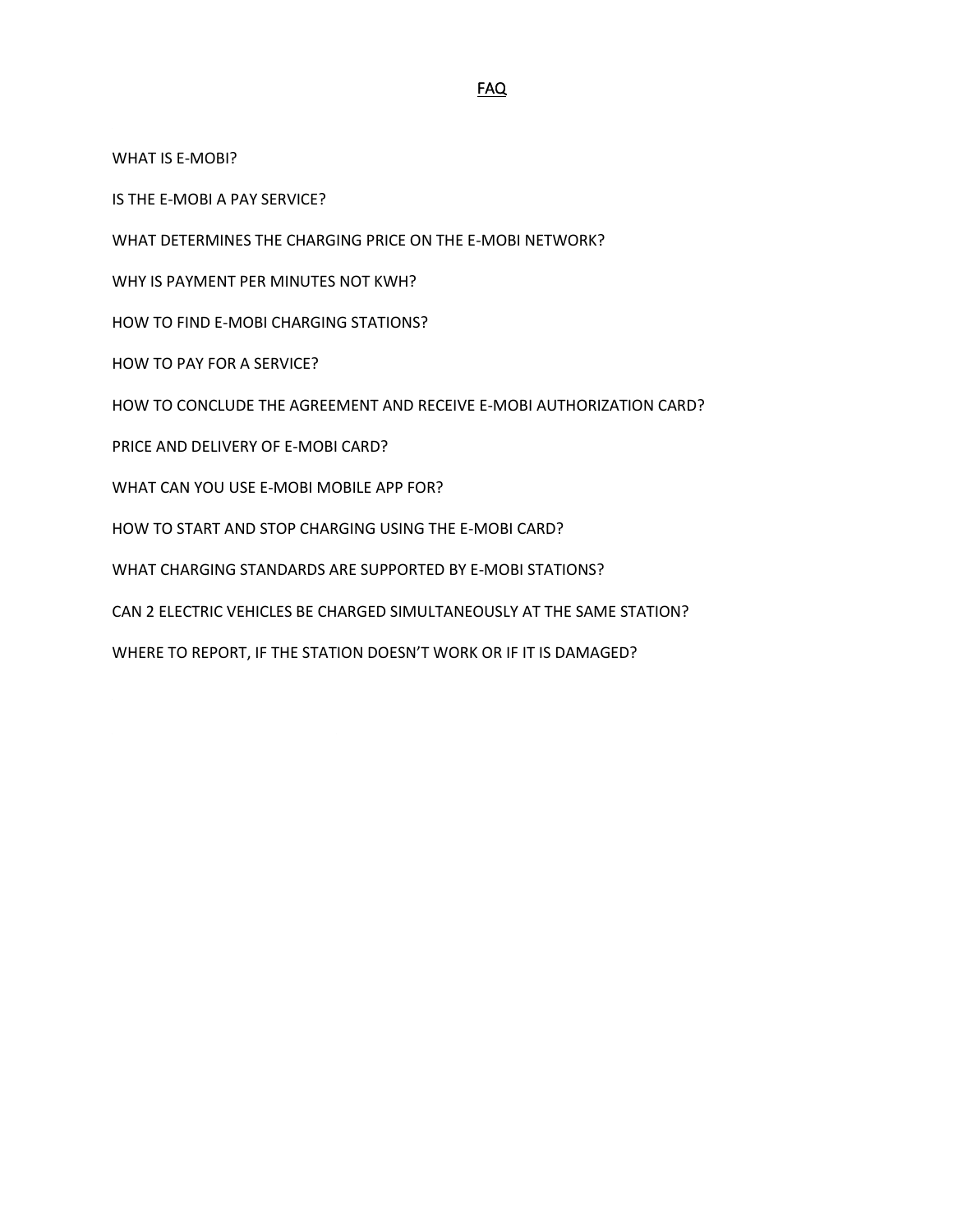### <span id="page-1-0"></span>*WHAT IS E-MOBI?*

E-mobi is a national network of fast charging stations that ensures the movement of electric cars throughout the territory of Latvia.

The network of charging stations is maintained by the Road Traffic Safety Directorate (CSDD).

The portal emobi.lv provides information about the installed charging stations and their status - free (green) / busy (orange) / not working (grey).

At present, 141 stations operate in the e-mobi network throughout the territory of Latvia.

#### <span id="page-1-1"></span>*IS THE E-MOBI A PAY SERVICE?*

Yes. The fee for charging services at e-mobi stations is € 0.15 / min  $*$ .

\* For registered users using an e-mobi authentication card or using *e-mobi* mobile application. The payment step is 1 minute.

#### <span id="page-1-2"></span>*WHAT DETERMINES THE CHARGING PRICE ON THE E-MOBI NETWORK?*

The charging price in the e-mobi network has been set by the Cabinet of Ministers of Republic of Latvia and is the same for all users - regardless of the type of charging (DC or AC) or the charging speed set by the e-car / hybrid car control system.

### <span id="page-1-3"></span>*WHY IS PAYMENT PER MINUTES NOT KWH?*

The aim of the e-mobi network is to ensure the possibility of using e-cars throughout the territory of Latvia, and an important precondition for this is the availability of charging stations. The specified payment model for e-car charging is defined as a unit of time in order to promote the most efficient use of the charging station. This facilitates the shortest and most efficient charging possible and ensures that customers do not benefit from "occupying" the charging station for a long time by charging the ecar in inefficient mode, or plug in a hybrid car for which charging is not the only way to continue driving. This does not discriminate against e-car users who would be forced to wait in line with an empty battery. This payment model reduces queuing and allows more e-car users to charge.

There is a similar payment model in the charging networks of many European countries, incl. In Norway, where the number of e-cars is the highest.

#### <span id="page-1-4"></span>*HOW TO FIND E-MOBI CHARGING STATIONS?*

Information about installed charging stations available:

- on [emobi.lv](http://portal.e-mobi.lv/en/home/) portal.
- In the mobile application *e-mobi*, (can be downloaded at the App Store or Google Play for free).
- In other mobile applications e.g. Intercharge, Plugsurfing, be.ENERGISED, etc.

Stations are marked with an e-mobi logo.

#### <span id="page-1-5"></span>*HOW TO PAY FOR A SERVICE?*

*E-mobi Authentication Card -* We would recommend you to sign up for an agreement and purchase an e-mobi authentication card if you plan to charge in e-mobi network on a regular basis. The contract allows you to receive the service with a post-payment. The conclusion of contracts with Customers and the acceptance of fees for e-mobi services are performed by AS "Unifiedpost" on behalf of CSDD. Once you have concluded the contract, you will receive a post-paid invoice for the services received the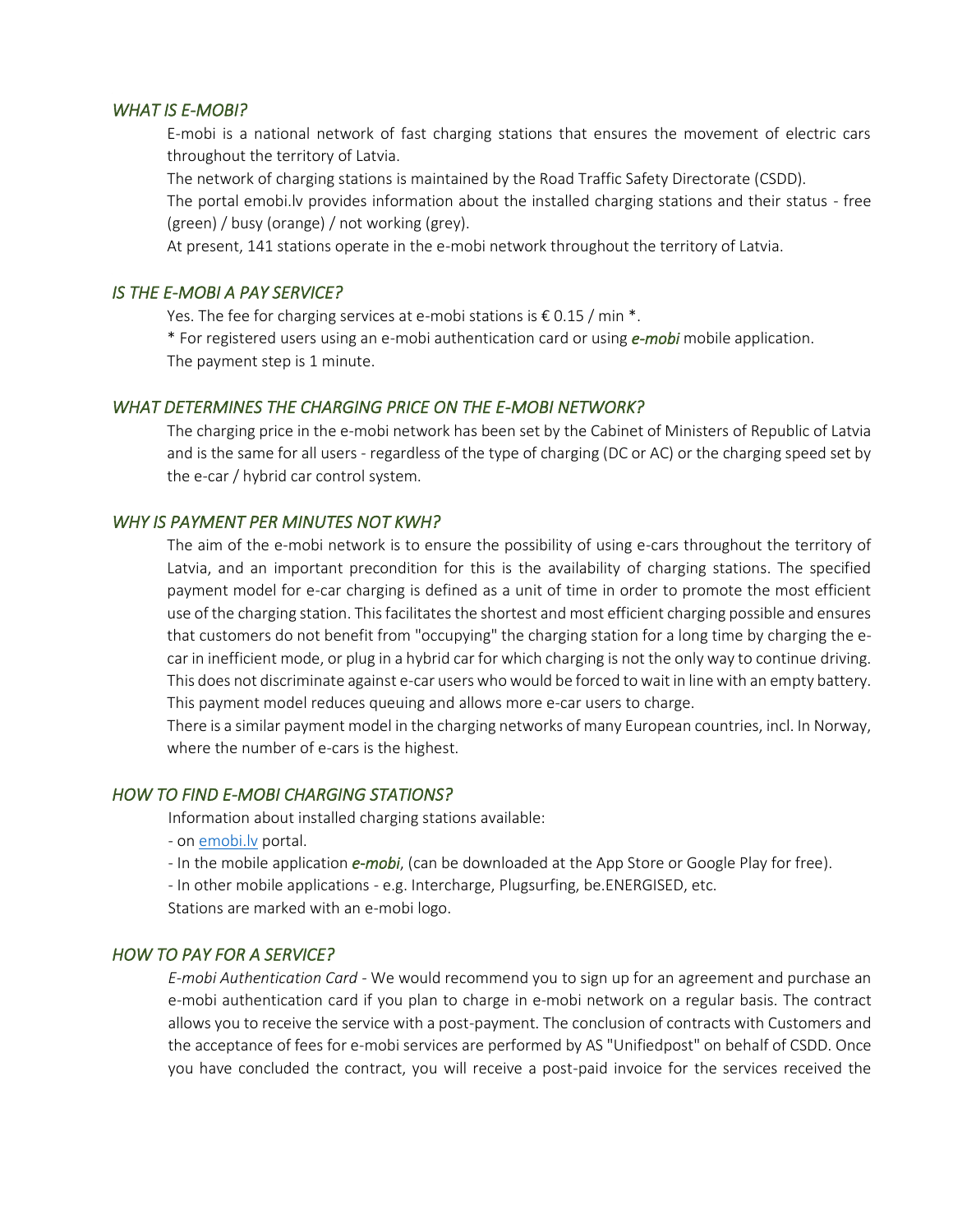previous month once a month. You can sign up for an agreement and receive an e-mobi authentication card using emobi.ly portal.

*E-mobi mobile application* - for registered users only.

*Mobilly mobile application* - available to registered Mobilly customers. See the application for instructions.

*Payment by SMS* - Charging can be started and stopped by sending an SMS. SMS codes are indicated on the Charging Stations, in the mobile application and on the Portal. The charging fee will be added to the Customer's phone bill. Recharging via SMS is available to postpaid LMT and Bite customers registered in Latvia. An operator's fee may apply for this service. In case of doubt, please contact us by phone. +371 22001859 or 1859.

*Instant charging by scanning a QR code* - roaming service using the has.to.be GmbH mobile web page. See the Terms & Conditions for details.

*Charging with RFID cards or applications issued by other operators* - possible if provider supports roaming services in the e-mobi network. It should be noted that in this case the costs of charge may differ from those shown on the emobi.ly website.

### <span id="page-2-0"></span>*HOW TO CONCLUDE THE AGREEMENT AND RECEIVE E-MOBI AUTHORIZATION CARD?*

The conclusion of contracts with Customers and the collection of fees for e-mobi services are performed by JSC "Unifiedpost" on behalf of CSDD.

1. The client must go to emobi.ly and fill out the registration form. After successful registration, the customer will receive a confirmation email.

2. An agreement form for individuals and legal entities will be included in the e-mail. The appropriate agreement form must be completed and delivered to JSC "Unifiedpost" in one of the following ways:

a) Sign with a secure electronic signature and send to office lv@Unifiedpost.com.

b) 2 completed and signed copies of the contract must be sent by post to: Unifiedpost AS, Dēļu iela 4, Riga, LV-1004;

c) 2 completed and signed copies can be delivered in person to: JSC "Unifiedpost", Dēļu iela 4, entrance 4C, 2nd floor, Riga. Please check before if there are no restrictions – for example – connected to the pandemic;

3. AS Unifiedpost will sign a contract and, and within two business days, will send a copy of the client contract and an e-mobi card to the client by the courier. In case of any questions related to the conclusion of the contract, please contact us by phone. +371 67066500 or e-mail: office.lv@unifiedpost.com.

#### <span id="page-2-1"></span>*PRICE AND DELIVERY OF E-MOBI CARD?*

The card costs EUR 3.53, in case receiving in person at the AS "Unifiedpost" office immediately upon conclusion of the contract.

If you need a card and / or a signed contract delivery by courier, then the additional price for shipment within Latvia must be paid:

- EUR 3.01 for delivery in zone I;